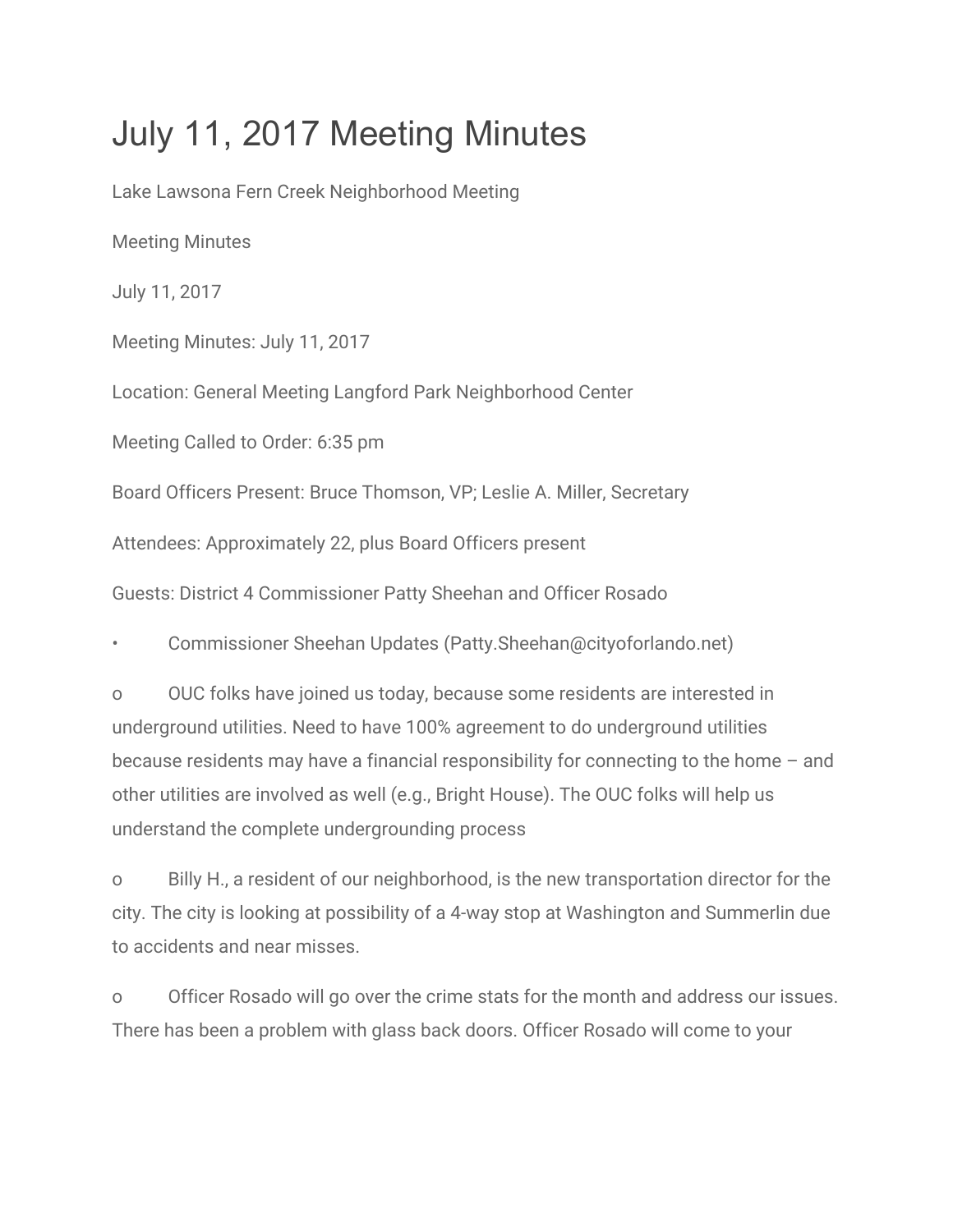house and due a free OPD home security survey. You can contact him at Edward.rosado@cityoforlando.net OR 407.246.2489.

o City Council voted on the panhandling ordinance. Most of it is at intersections. Rule now is that you cannot walk up and down car lanes. Also, if you ask someone to stop harassing you and they don't you can call the police.

- Officer Rosado Updates (Edward.rosado@cityoforlando.net OR 407.246.2489)
- o Our neighborhood experiences opportunity crimes (e.g., leaving doors unlocked)
- o Calls for service and reported crimes update

191 calls for service in 2016 compared to this year 140

38 suspicious persons in 2016 compared to 23 this year

1 residential burglaries in 2016 compared to 3 this year

1 vehicle burglaries in 2016 compared to 4 this year

o Remember to call 911 if there are any suspicious persons and/or if you see individuals sleeping/hanging out in the park.

o Feel free to contact Officer Rosado if you need anything.

Guest Speakers: OUC (LeMoyne Adams and Roasanne)

• Our guests are here to discuss the possibility putting overhead infrastructure underground

We are 60% underground now; it is the older neighborhoods without underground

- The benefits:
- o Aesthetically underground is more pleasing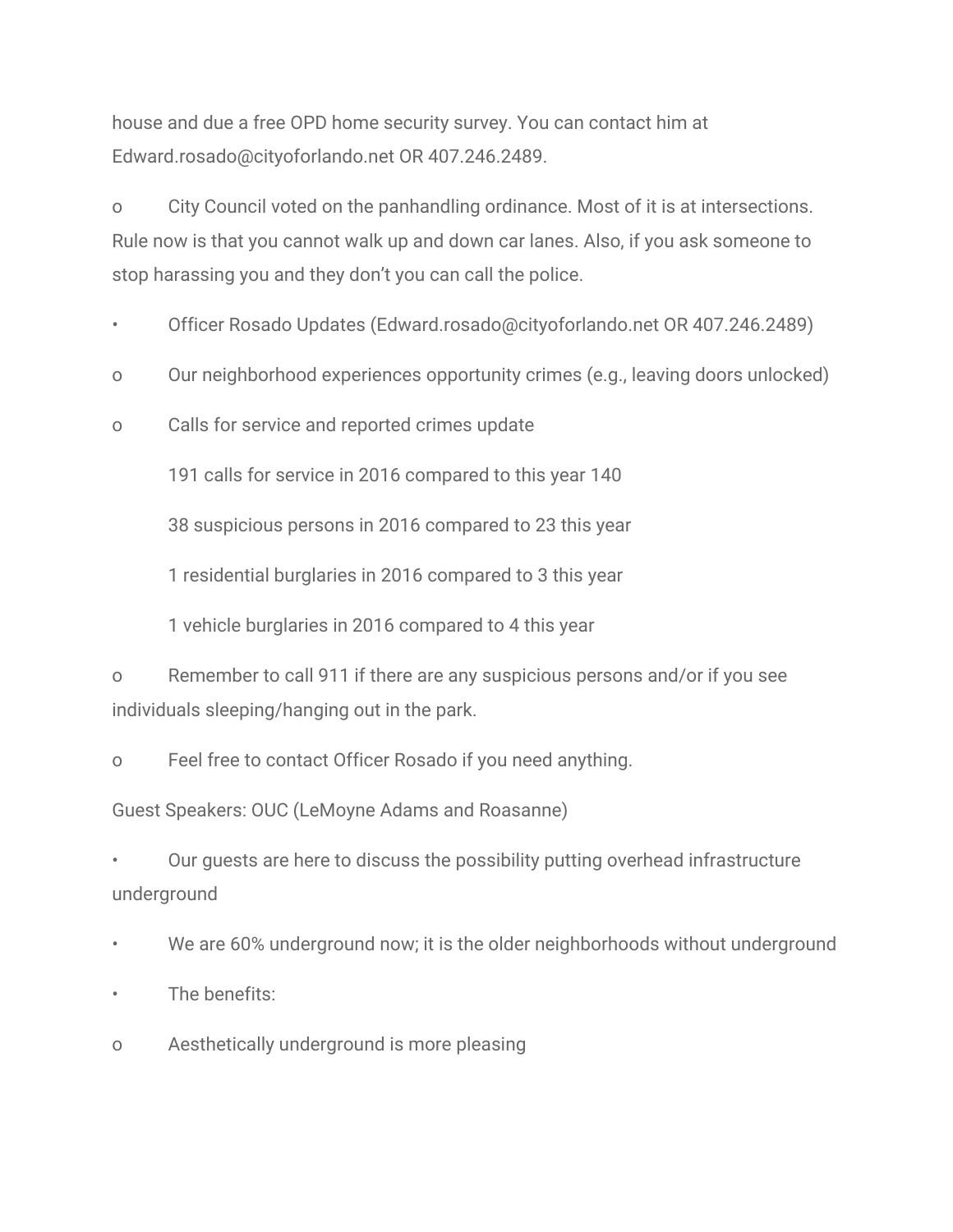o More reliable, with less flickering (though outages take longer to repair)

It can be done, but is a difficult process, particularly due to the cost. It is less expensive with a new development, vs a developed neighborhood. Some of the reasons for the high expense:

o Large trees have large roots with implications for digging trenches and trying not to destroy the trees

o Brick pavers are expensive to work with in the roadway/there are conflicts in the roadways

o Need to add transformer pads on the ground in someone's yard (1 per 6 homes typically)

o Easements need to be acquired, which involves working with homeowners.

o Converting meter base at homes

o Some ground is difficult to dig/high water table, which increases labor costs

o Landscaping has to be replaced

The funding needs to be identified

• The cost from where the meter is now to the connection to the house is the responsibility of a third party; it is not funded by OUC. Could be up to \$7,000 – \$10, 000 or even \$20,000 per home, paid by the neighbors. A new panel may cost \$1500 to \$2000. They are engaging with a consultant to figure out what the pricing would be for sure (anticipated time 4-5 months).

There is an upcoming meeting where they will talk about the possibilities.

• 100% agreement of neighbors is needed (whatever group of neighbors wants to put utilities underground)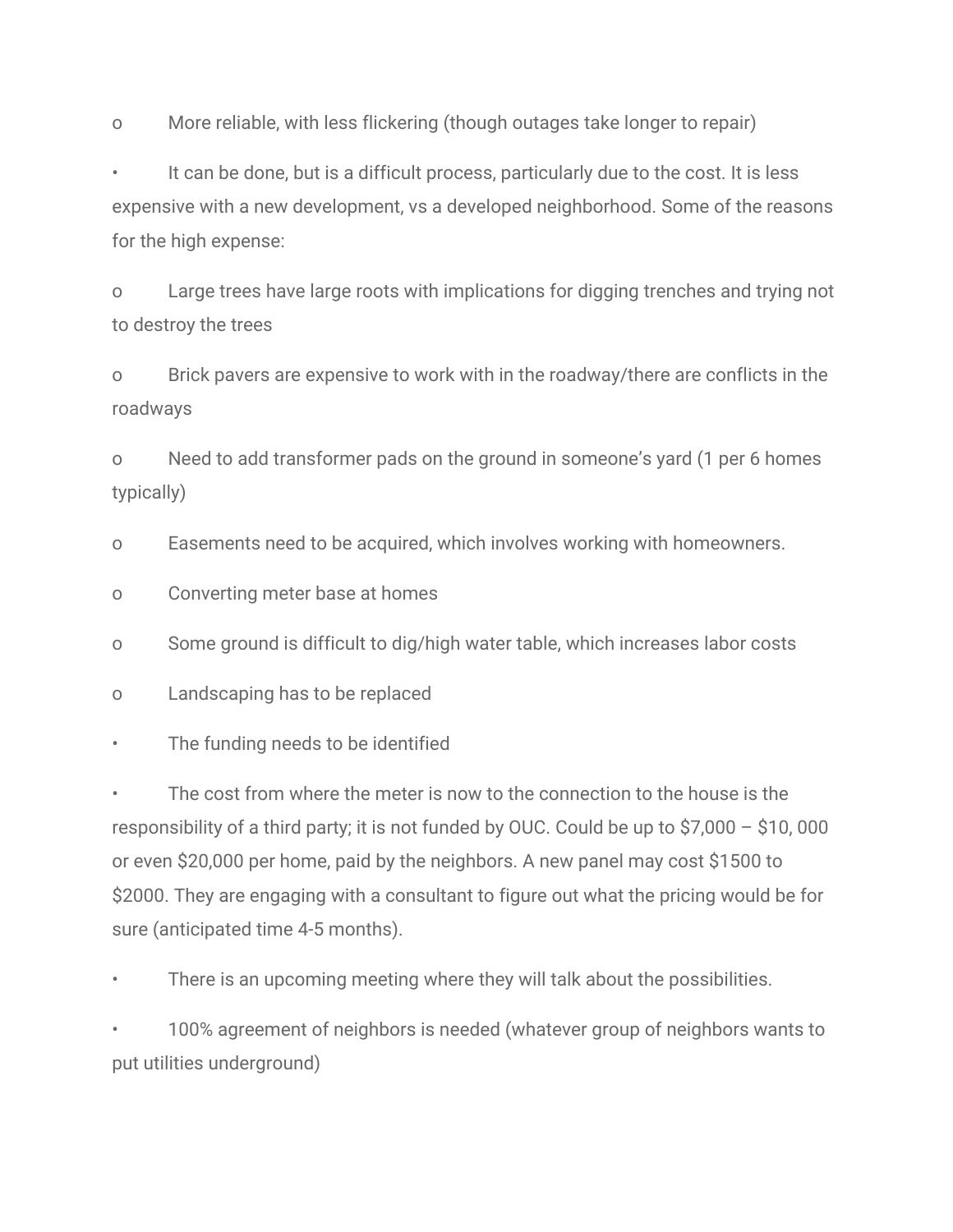If you ever have problems with your OUC utilities, please feel free to call him. (407.434.4137)

2018 Garden Tour Planning

Leslie led a discussion of the garden tour purpose and objectives

• The group worked together to identify criteria or standards that we might use to identify potential homes for inclusion in the garden tour and to seek nominations.

Criteria Nominations

Curb/street appeal; invitingSteve and Emilia (next to Vivian)

Unique features (e.g., herb gardens, focal points, pathways, native and unusual flowers) The modern home on Hampton and Central (next to the church)

Effective use of backyard for entertaining 1819 East Central (Jeanette Emory's home; she and her husband will be doing a complete renovation to be done in the Fall)

Cool kid spaces

Surprising backyards

Good flow through; easy to get in and out of

Caring homeowners who will make their yards "shine" for the event

Neighborhood sign (Billy)

- Neighborhood sign approved, we are just waiting on signatures
- Will begin construction as soon as signatures received
- Will be near Mills and South

Beautification Committee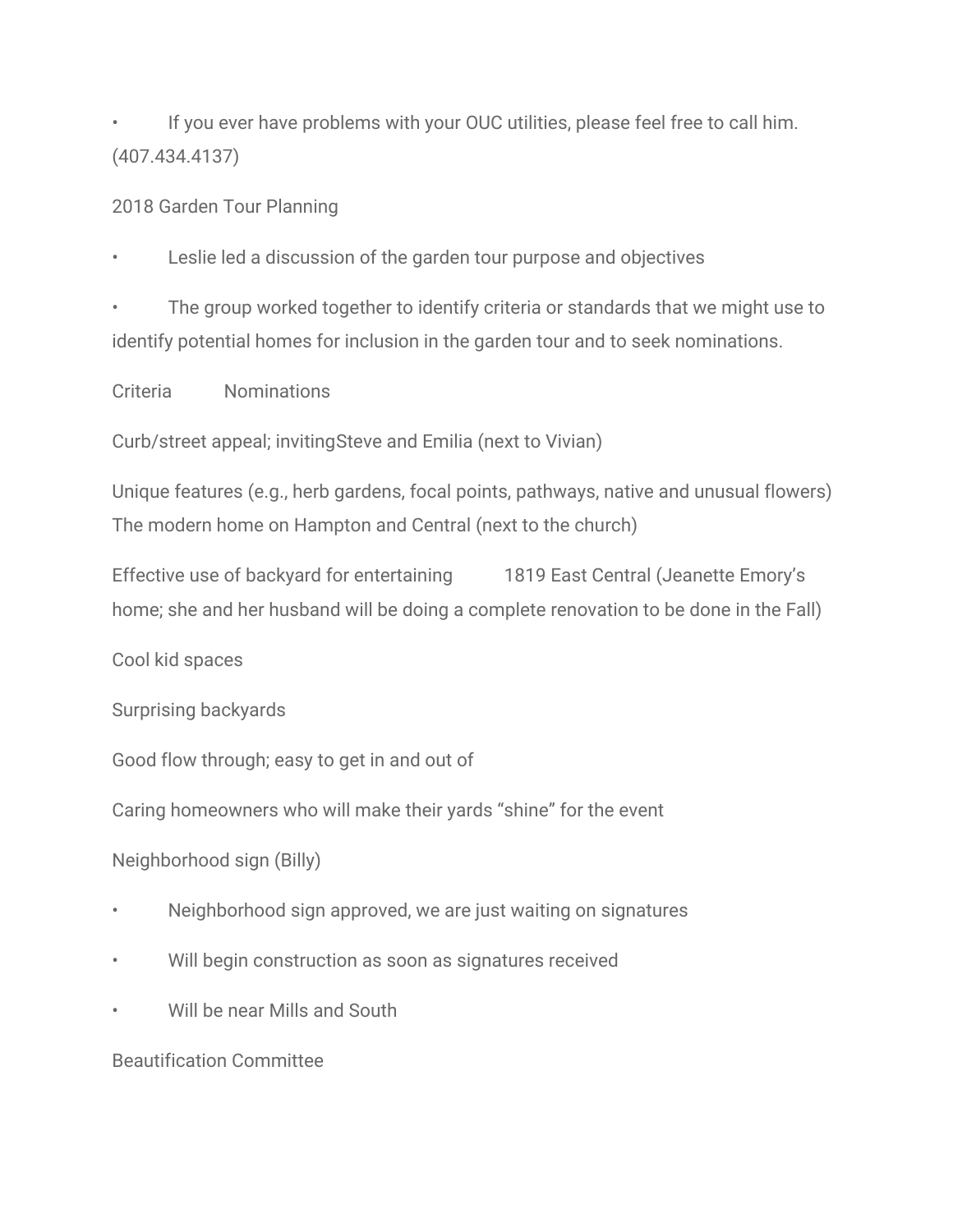- 104 volunteer hours so far for cleanup
- The fall park cleanup will be at Lake Lawsona
- o Proposed dates are October 14, 21 or November 11 (Veteran's Day)
- o We voted on November 11
- The flags around Lake Lawsona are paid for privately. You can adopt them for \$42 a year or donate \$ for the flags. There are approximately 28 flag poles.

• There is a new bench at Rosearden and Central that is the new prototype. You can donate a bench with a plague for \$950. Vivian has an application if you are interested.

- Considering adding airation at Lake Lawsona
- New tot lot equipment is coming!

## Association Updates

- **Membership**
- o No update
- Treasury (Leslie for Christa)
- o Current balance of \$17,085.34
- o Recent expenses

Sunbiz annual report \$61.25

Bluehost website renewal fee \$15.99

Porch prowl reimbursement \$100

Neighborhood meeting signs \$213